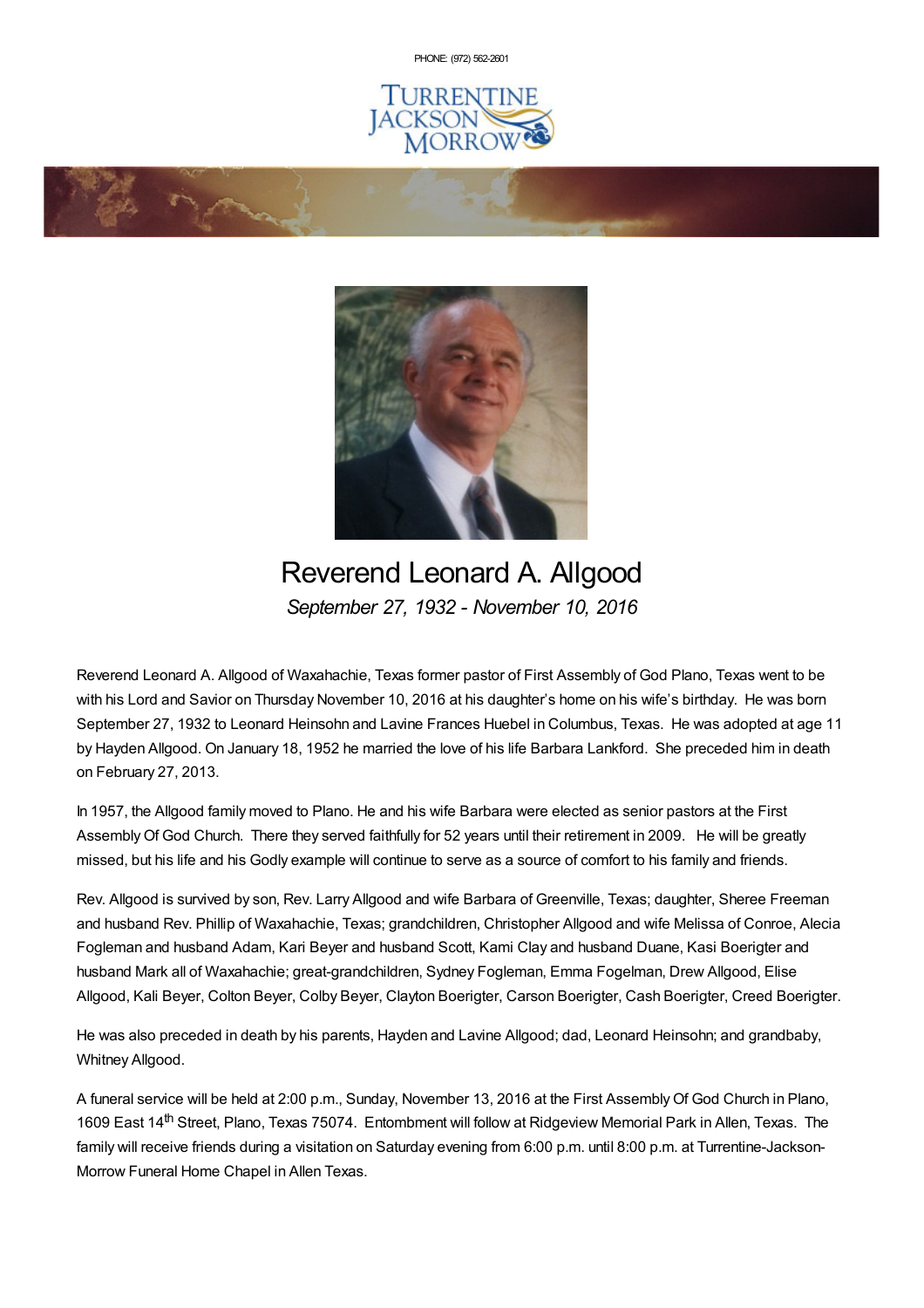# **Memorials**

*No words can express the impact you had on so many lives..I love and appreciate the life u lived..thank u for loving me too.*

**CHRISTOPHER DOLAN MILLER.., NOVEMBER 15, 2016**

*"Please accept my sincere condolence. May the scriptures serve as a comfort and strength for you all, reminding you of God's love and care for you during this time of mourning." Psalm 34:18, Isaiah 57:15,*

**WARD FAMILY, NOVEMBER 14, 2016**

*He blessed our family with his presence and wonderful friendship. He was a Godly, Holiness Man, highly Respected, and truly loved by so many. May the memories of so many be your comfort today and the months to come. We will meet again in Heaven. Thank you, Bro. Allgood......you were a true friend. Sis. Logan, Bro. & Sis. Dennis King*

**FRANCES LOGAN, JUDY, DENNIS KING, NOVEMBER 13, 2016**

*We are grateful for all the knowledge and teaching we had while attending First Assembly in Plano. We will never forget The Allgood family. Our sympathy goes out to you. Love The Blantons*

**SHIRLEY AND BILL AND WILLIAM BLANTON AND KATHY BLANTON ROCHA, NOVEMBER 13, 2016**

*Your entire family have been such good friends! God bless you at this time! My love.*

**MRS. (G DEAN) MARJORIE J. REID, NOVEMBER 13, 2016**

*You were always an inspiration to every life you touched. You will be greatly missed*

**DR. TIMOTHY AND PEGGY CHAPPELL, NOVEMBER 13, 2016**

*Sheree and family, I know your father was a great man of faith and a very good Daddy. May God bless you with comfort from the angels as you mourn your temporary separation. Peace to you all. Nancy*

**NANCY WELLS WARDER, NOVEMBER 12, 2016**

*We are so sorry for your loss, but rejoicing in your Dad's home-going! We*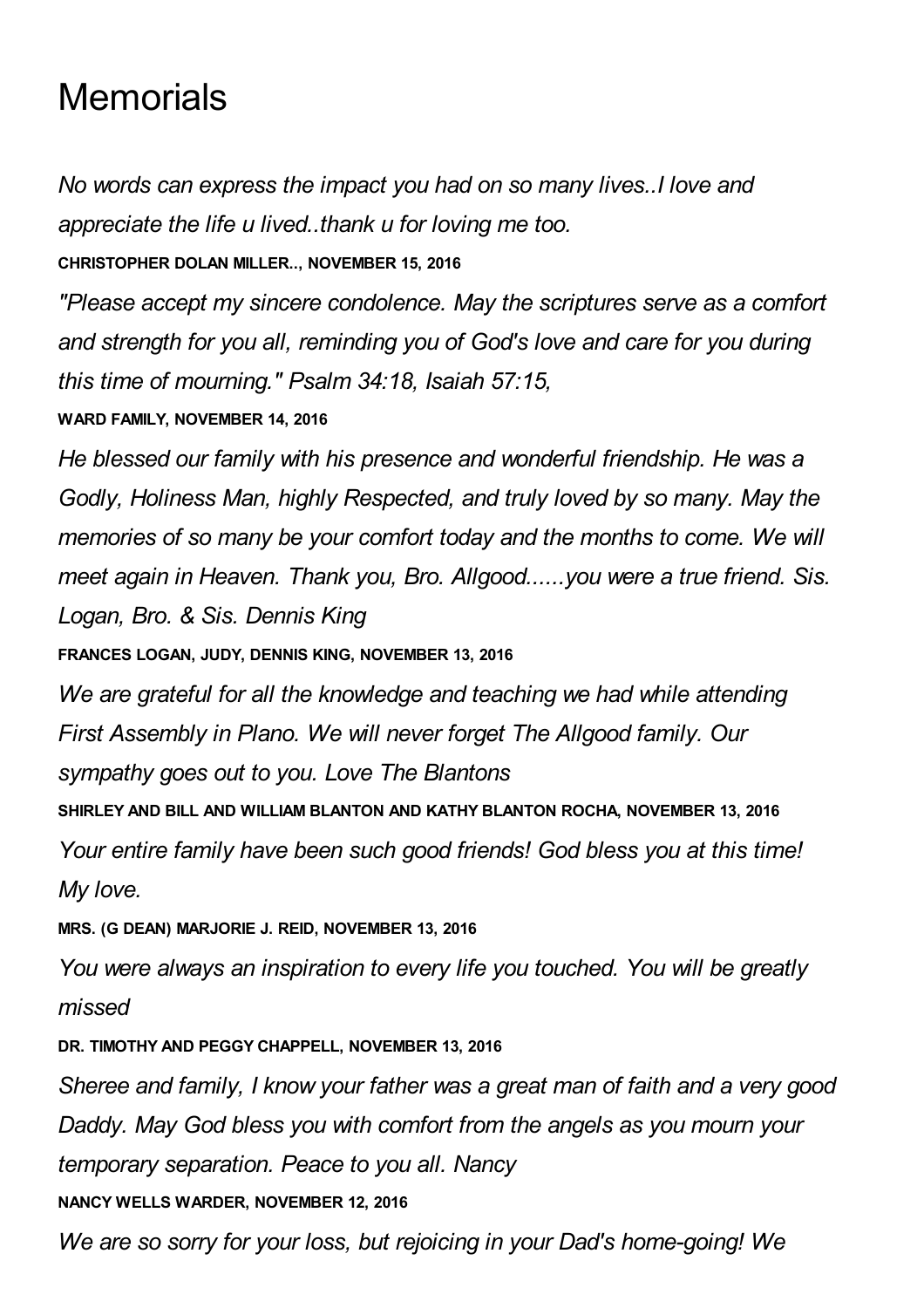*know you will miss him dearly, but pray for Peace and Joy for you all!* **JOHN & DONNA WILKINS - VICKIE TOO., NOVEMBER 12, 2016**

*Larry and Sheree, your father was a giver. He gave our family time, attention, guidance and love for more than sixty years. I know he treated other people that way too, but when he was with us for family milestones, he gave us his full attention as if he had no other demands on his time. Our lives are richer for having known him and your mother.*

#### **WANDA GRIZZLE BLEVINS, NOVEMBER 12, 2016**

*No words are adequate to express the loss I feel. Thank you for your great love, your prayers, your Godly example, for preaching truth, & doing your very best for us. Thank you a million times. I will look for you when I get home. I love you.*

#### **LORI THOMAS GOODWIN, NOVEMBER 12, 2016**

*To Brother Larry Allgood I remember when your dad became the pastor in Plano; the church was small with very few people; but over the years the Lord blessed your dad and mom with great success. The buildings stand today as an edifice to their ministry.. "What an amazing person and what a remarkable life of Brother Allgood. I feel so blessed that I got to know him over many years." Reverend Bill and Marie Bennett*

**REV. BILL & MARIE BENNETT, NOVEMBER 12, 2016**

*You, and your family, helped shape thousands of lives and will always be a part of our family. Your voice brought me great comfort at my Daddys Funeral and I have never forgotten that, even 24 years later. You were a sweet man with a good heart and a gentle soul. You will never be forgotten and will always be missed. Enjoy Heaven... Rest in Peace Bro. Allgood*

### **DANNY MOORE BROWN, NOVEMBER 12, 2016**

*Sorry to hear of your loss. My Aunt Bebe Donley, always talked very fondly of Brother Allgood and his wife, they were neighbors and she lived not far from the church.Seems like he lived a long and beautiful life. May he rest in paradise.*

**PATTI BROWN, NOVEMBER 12, 2016**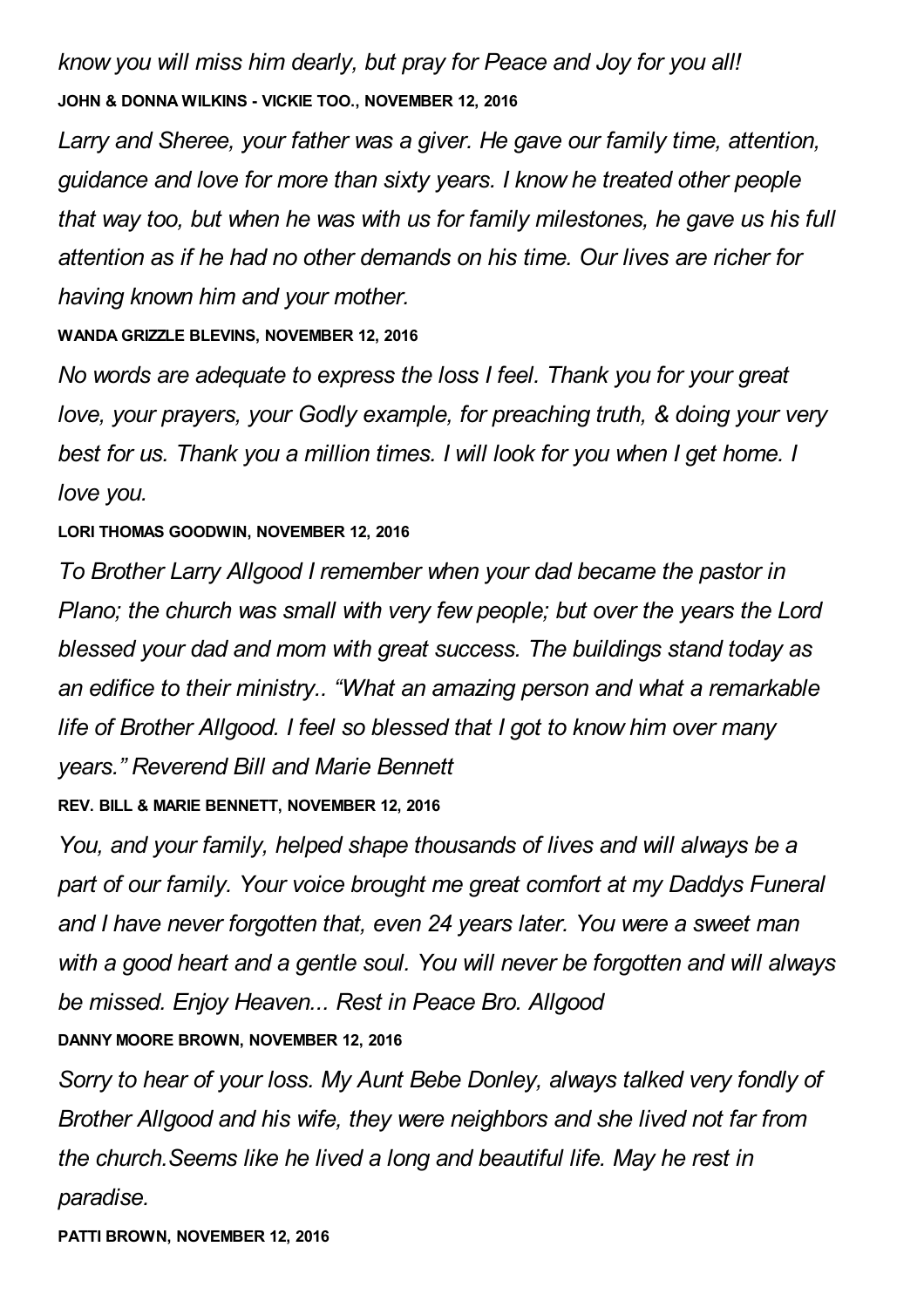*I go along way back with Bro. Leonard and Sis. Barbara. We went to church together before they were Mr. & Mrs. He leaves a big hole in our lives - we loved them and know we will all be together soon. Praying for the family and he will surely be missed. Laura (Morran) McElroy and Jerry McElroy* **LAURA (MORRAN) MCELROY, NOVEMBER 11, 2016**

*Such a lovely man who will be so very missed.*

**REV TERRY & KIM CARR, NOVEMBER 11, 2016**

*I can truly say We have lost a true friend. It was our pleasure to work as an Evangelist out of First Assembly of God, Plano for a number of years, It was a delight to work along side of this giant in the faith. Our prayers are with the family in their loss and Heaven's gain.*

**REV G WAYNE & PAT KIRK, NOVEMBER 11, 2016**

*May God comfort you and give you peace during this time of sorrow. We are praying for you and your family.*

**ALICE BELIEW, NOVEMBER 11, 2016**

*Pastor Allgood so sorry. Love you.*

**TAMMY SKAGGS, NOVEMBER 11, 2016**

*Sherry and Larry, I'm so so sorry for your loss. I had a wonderful visit with him just days before he moved. He was in wonderful spirits and happy with the move. I'm so sorry you did not have more time with him. Carla Ford-Rich* **CARLA FORD-RICH, NOVEMBER 11, 2016**

*Dear Allgood family, I'm so sorry for your loss, Bro. Allgood will be greatly missed but praise the Lord we have the assurance that we will be reunited in glory one day. Love & prayers.., Sonya & David McCarthy* **SONYA MCCARTHY , NOVEMBER 11, 2016**

*RIP my friend . God bless and comfort the all family.*

**BILL & PAULETTE MITCHELL, NOVEMBER 11, 2016**

*My prayers are with you all. He is free, he is healthy, he is happy, he is with his loving wife, he is in the presence of Jehovah! Those who remain weep for our loss but his passing is his gain. He fought a good fight, kept the faith and he has finished the course. I know you are sad but you must also be very*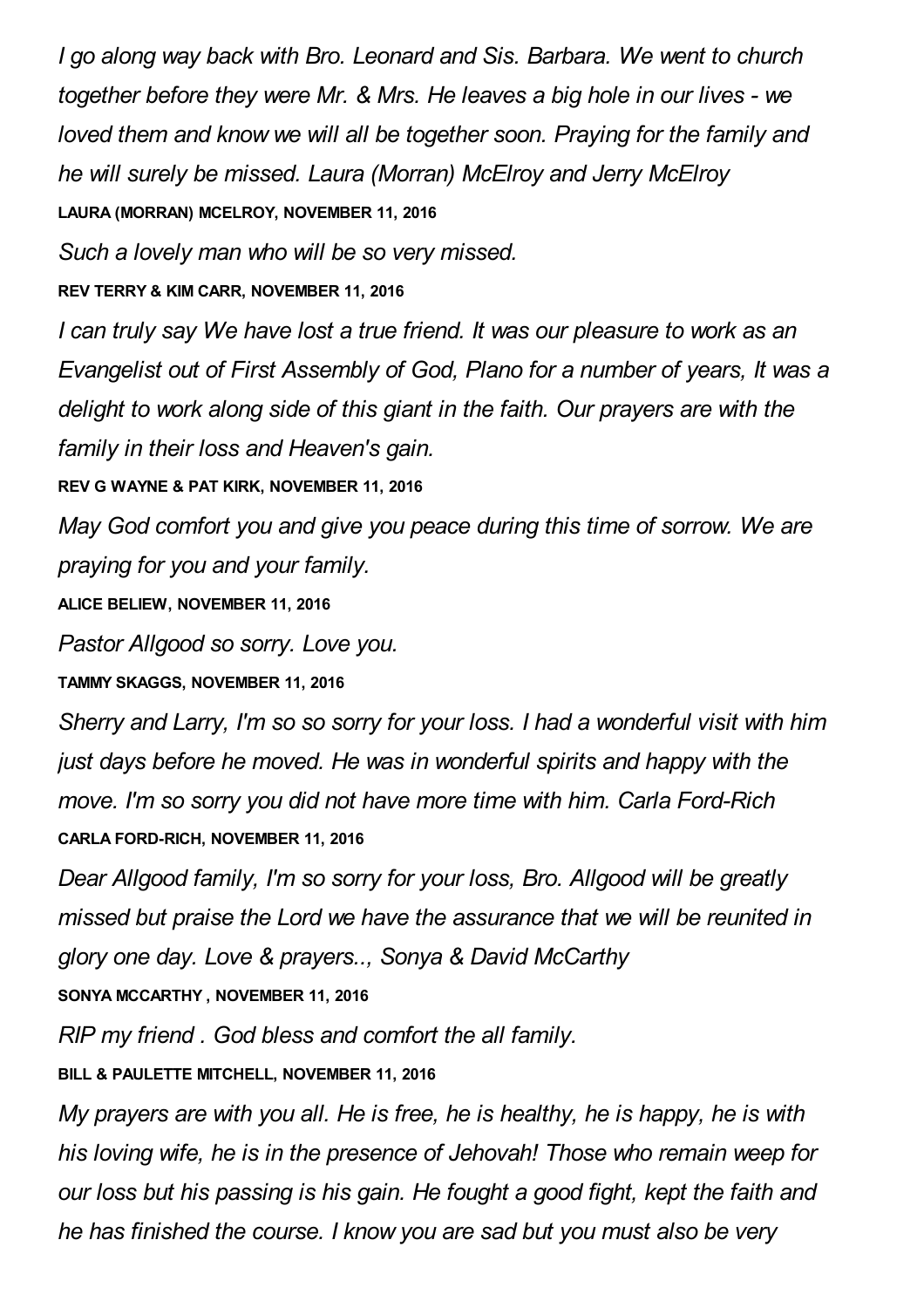## *proud to have been his family and he loved you all dearly.* **MARY JONES, NOVEMBER 11, 2016**

*But He is always stopped and talked to me. He was so busy, so many things to do for the kingdom of God but he always stopped and talked to me. I watched him and my dad talk so many times, church issues, school issues, but he always stopped and talked to me. He could lead the service, preach the word, work the alters but he always stopped and talked to me. He would be at summer camp packing the bus, loading up the kids and teenagers, getting the final count but he always stopped and talked to me. He visited Convocation at the college I attended, surrounded by headline speakers, prominent preachers, people of importance but he always stopped and talked to me. The prodigal son, the wayward child and considered unclean by many but he always stopped and talked to me..... Thank you Bro Allgood for always stopping and talking to me...Tim*

### **TIM LOGAN, NOVEMBER 11, 2016**

*What a man of such strong faith and integrity. So many people around Plano and Collin County knew and respected this fine man and his fine family. Even those who might not have agreed with his beliefs respected and honored him. His strong convictions were evident in his every day life in church or at a hardware store. It was a honor to know him and be raised with his family. God speed Pastor Allgood !*

**ROBERT AND PAM BLACKSTOCK, NOVEMBER 11, 2016**

*Rev. Allgood was loved by so many! I know there's a celebration in Heaven. God bless all his precious family.*

**JACK AND DENICE BURNSIDE WEBB, NOVEMBER 11, 2016**

*Goodby for now dear brother. I will see you in the Morning!*

**JAMES SMITH, NOVEMBER 11, 2016**

*One of the finest people ever.*

**JACK BROWN, NOVEMBER 11, 2016**

*Brother Allgood, you will truly be missed. You where such a sweet and loving man. You touched the lives of so many people growing up. Thank you for*